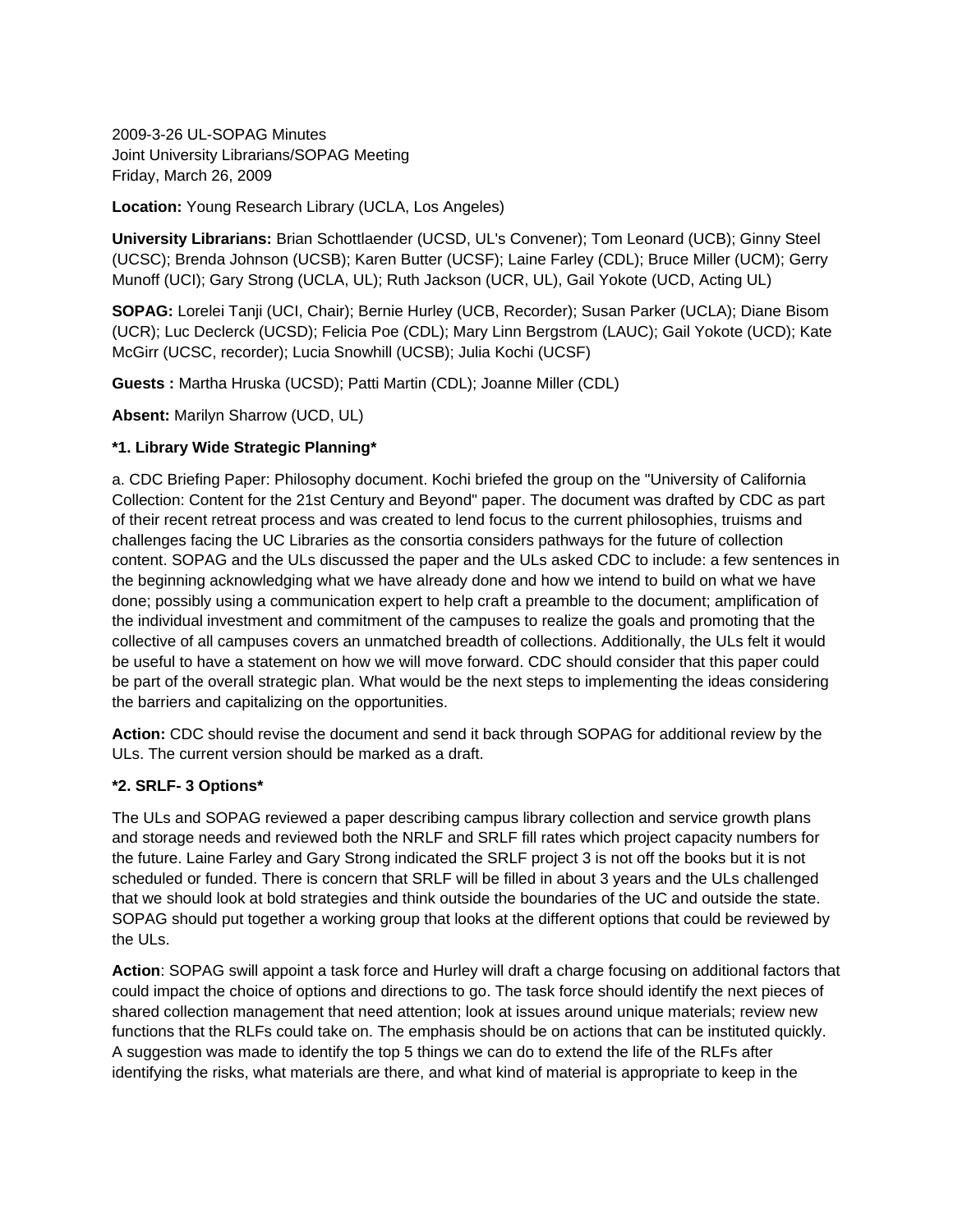RLFs. The constitution of the group should be such that they can recommend an action plan. The ULs suggested Lucia Snowhill as TF Chair, additional membership to be determined.

## **\*3. Next Generation Technical Services Collaboration Update\***

Bruce and Martha Hruska (UCSD) gave an update of members of the NGTSTF and their workings. The Executive Team is conducting monthly conference calls and the Steering Team is coordinating with the Next Generation Melvyl Project. The group is balancing near term action with some bigger long term thinking. The Executive Team clarified that the steering team is empowered to go to ACGs and create other task groups. The group indicated we will know more once we understand the reality of what we can do. The groups will push ahead and have folks be clear on how people can participate due to other priorities at their home campuses. The collaboration is on the agenda for LAUC Spring Assembly and an ARL meeting in May. UC has a responsibility to assert and participate in national leadership roles and the group will walk through the scope statement, to pair it up with the "2Cool" initiative. The group is allowing itself to look broadly for opportunities including those that are not in-house.

**Action:** \*The task force will continue to look at scope to see how to leverage other national relationships that most campuses are engaged. Additional time will be spent further defining the "good enough" statements and clarifying the meaning of "preservation" in this context. The group will move forward to populate the task groups needed to fulfill the charge. The ULs suggested adding members from the Affiliated Libraries (UCB, D, I, LA, B campuses) to the work groups.\*

# **\*4. UC Digital Library Services Task Force Update\***

The task force has been focusing on opportunities for creating a "UC digital collection," shared technical infrastructure, opportunities for collaborative project with partners from both inside and outside UC, and developing a strategy for the next phase of this work. Diane gave a progress report on the task force which has only met once. Group just getting started. Came about because of number of discussions to establish a framework to capitalize on what has been done to date, and develop a coordinated collaborative process. Deliverable is a report to SOPAG. Task force will not meet in person and will explore conf. calls, and using "Go to Meeting" software, and has established working space on the UCSF wiki. Julia will join the group to discuss to the CDC briefing paper and its coordination with this project. Work Breakdown Structure (WBS) will be established. What is missing in infrastructure, recommendations of priorities, software needs to be considered and creating a framework for next phase. Measures are being instituted to address the aggressive timetable as the group is very clear on what is the focus of the project.

# **\*5. Next Generation Melvyl\***

Declerck reported there is a delay in implementing NGM request. At this time it is unclear what the impact may be as it could be simple, and much easier. OCLC is struggling a bit with our requirements and some delays are due to OCLC resource issues to work on the project. There will be a meeting with Steering Committe and OCLC to see directions OCLC is moving toward, their new products, and a sharing of developments. UC has identified requirements and OCLC is trying to create a development schedule. There have been a number of discussions regarding branding issues of the new MELVYL. The implementation team knows ULs are interested in keeping the MELVYL brand and the implementation team new MELVYL is an expansion to world holdings, so there may be some value in communicating this expansion, and therefore might be helpful to have a new brand name. All recognize that MELVYL is more of a catalog idea where NGM is more of a rich gateway. These issues create a potential public relations opportunity.

**Action:** Continue the investigation on how to proceed with the branding issue. The ULs agreed that bringing in a communication specialist for the evaluation may be valuable and would ensure we are